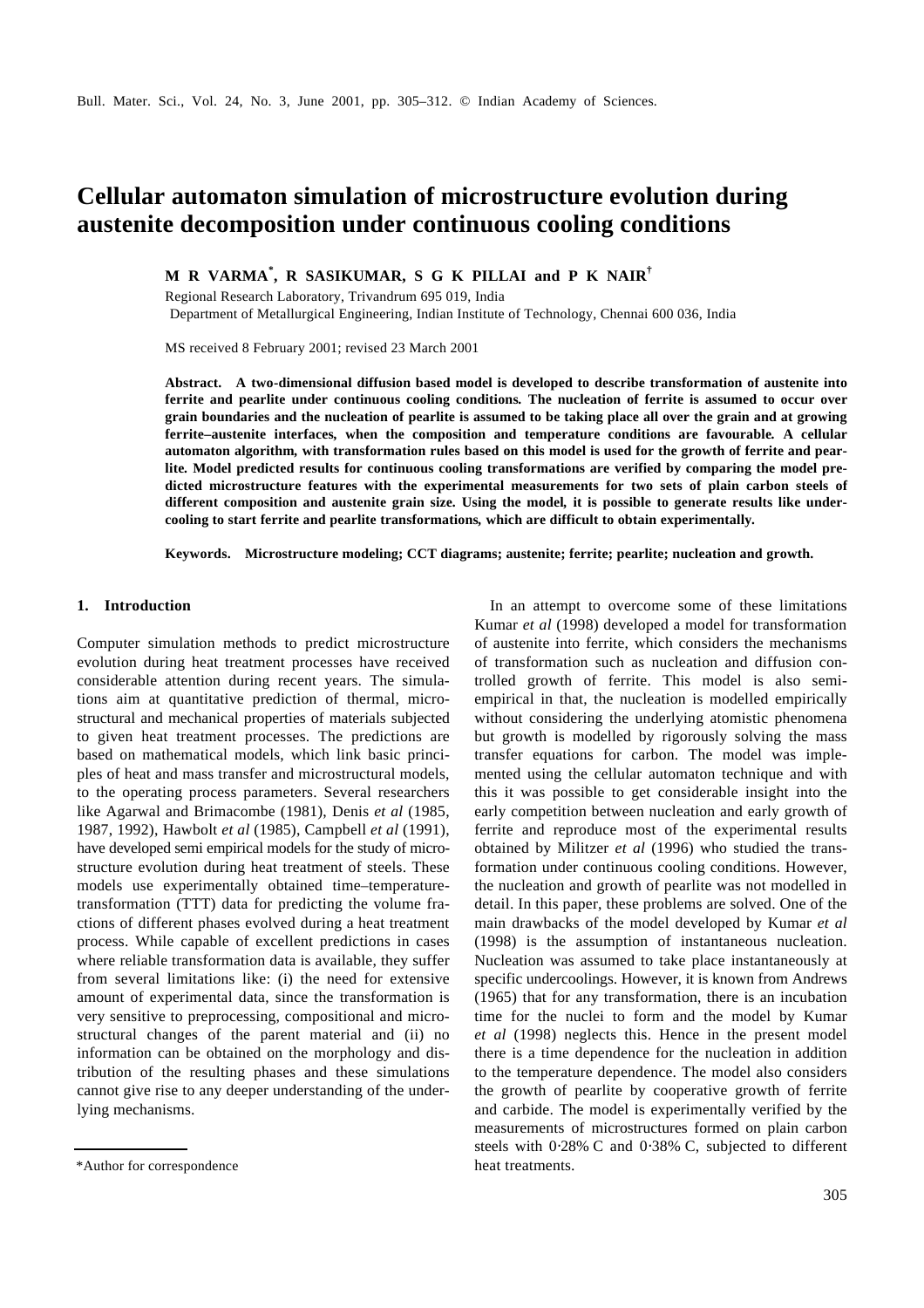## **2. Nucleation model**

The phenomena of austenite transformation into ferrite and pearlite, during the initial stages of transformation, resemble very much to the grain structure formation during solidification of alloy melts. To model the nucleation and growth during solidification of alloy melts, the continuous nucleation model proposed by Thevoz *et al* (1989) was used successfully. Because of the similarity between the processes, the same model was attempted by the authors in an earlier paper by Kumar *et al* (1998). In the continuous nucleation model proposed by Thevoz *et al* (1989), nucleation density was determined from Δ*T*  $-dN/d\Delta T$  gaussian, with the help of 3 adjustable parameters. Thevoz *et al* (1989) also indicated that the relation between  $\Delta T - N$  is exponential and this relation is used in the present model for the determination of nucleation density. It is assumed that the grain boundary has a number of groups of potential ferrite nucleation sites, each of which becomes active when an associated undercooling is reached and the time spent at this undercooling exceeds the incubation time relevant to that particular temperature. For continuous cooling transformations, the fractional incubation time for all temperatures below the equilibrium transformation temperature are summed up. Nucleation is allowed to take place when this sum just exceeds unity. The pearlite nucleation is modelled on the same lines as for ferrite described above. Randomly chosen sites in the grain are attributed with specific undercoolings for the activation of pearlite nucleation. As the carbon concentration in austenite increases and the temperature decreases, locations within the grain become undercooled with respect to the formation of pearlite. The undercooling with respect to carbide formation is calculated as,

$$
\Delta T_{\text{parallel}} = (T_{\text{Ac3}} + m_{\text{hyper}} \cdot C_{\text{aust}}^*) - T,\tag{1}
$$

where  $m_{\text{hyper}}$  is the slope of the hypereutectoid line in the Fe–Fe<sub>3</sub>C equilibrium diagram and  $T$  the current temperature.

A simple exponential variation of number of nuclei, *N* with undercooling  $\Delta T$  is assumed for both ferrite and pearlite. For the incubation times  $(t_{inc})$ , a power law dependence on temperature is assumed as shown in (2) and (3) below

$$
N(\Delta T) = a \exp(b\Delta T), \tag{2}
$$

$$
t_{\rm inc} = c(T)^d,\tag{3}
$$

where *a*, *b*, *c* and *d* are adjustable parameters, which can be fitted with the help of a few experimentally measured values.

## **3. Model for growth of ferrite and pearlite**

The growth of ferrite is assumed to be controlled by the diffusion of carbon in austenite. Equilibrium conditions are assumed at the austenite ferrite interface and the interface movement is controlled by solute balance at the interface.

During the ferrite transformation, the average carbon concentration in a cell varies due to diffusion and is calculated by solving the finite difference form of the Fick's equation. Ferrite growth continues until the diffusion becomes much too slow due to the fall in temperature or when pearlite nucleates in front of the growing ferrite– austenite interface and prevents further growth.

The ferrite growth is stopped once the  $\Delta T_{\text{parallel}}$  exceeds specified undercooling for the nucleation of pearlite and the incubation condition for pearlite nucleation is satisfied.

Zener (1946) and Hillert (1957) have established theories of pearlite growth in plain carbon steels. On the basis of the Hillert (1957) model, Munirajulu *et al* (1994) have modelled the growth of pearlite. They have given following expressions for growth velocity.

$$
V = 2.94 \times 10^{-2} \exp(-Q_v/RT)(\Delta T)^2
$$
 m/S  
for volume diffusion,

and

$$
V = 2.6 \times 10^{-7} \exp(-Q_{\text{B}}/RT) (\Delta T)^{3} \text{ m/S}
$$
  
for boundary diffusion. (4)

For Fe–C system diffusion coefficients are assumed by Munirajulu *et al* (1994) as

$$
D_{\rm C}^{\gamma} = 0.12 \times 10^{-4} \exp(-Q_{\rm v}/RT) \text{ m}^2/\text{S}
$$
  
for volume diffusion,

and

$$
D_{\rm B} = 7.9 \times 10^{-7} \exp(-Q_{\rm B}/RT) \text{ m}^2/\text{S}
$$
  
for boundary diffusion control.

#### **4. Cellular automaton implementation of the model**

The computation domain is a single austenite grain. The boundary of the computational domain is the grain boundary region and ferrite nucleation is assumed to take place in this region only. The domain is adiabatic to carbon diffusion. Pearlite nucleation takes place at the austenite– ferrite interfaces or in the bulk of the grain if the conditions for nucleation are favourable.

The simulations have been performed in two dimensions on a square grid. The grain boundary is the onedimensional outline of the square; but it is not implied by this that the shape of the grain boundary section is square. The square has been chosen so that it is easy to divide the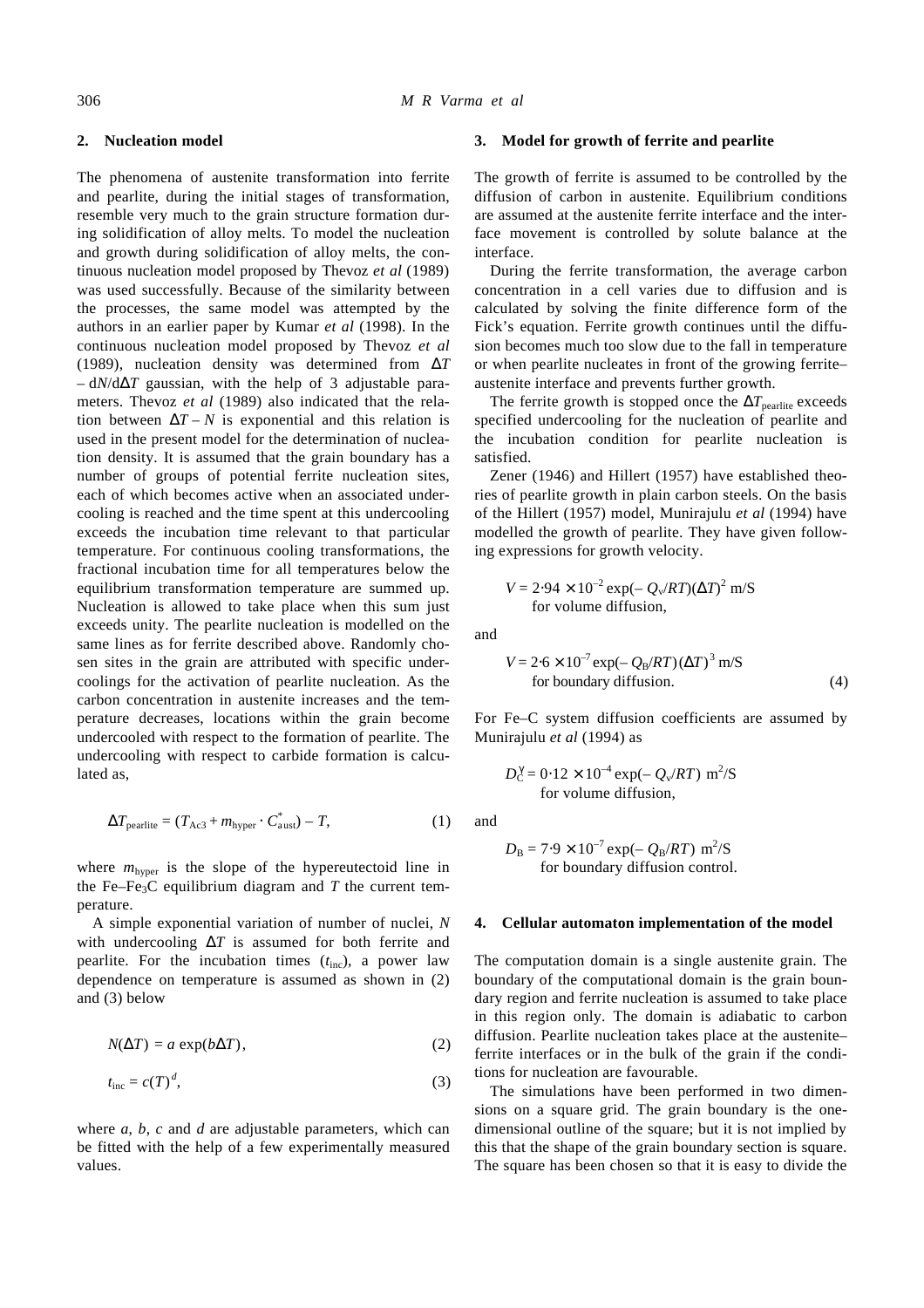grain into square cells for performing finite difference solution of the diffusion equation. Equidistant nodes distributed on the grain boundary line depict potential nucleation sites for ferrite. The nodes divide the grain boundary into one-dimensional cells for simulating the growth of the nuclei along the grain boundary.

Each cell is associated with a state variable which represents the phase inside this cell. The state variable 1 denotes untransformed austenite. When a potential ferrite nucleation site becomes activated, its state variable is changed to 2 depicting that this cell now contains a ferrite–austenite interface. After this ferrite growth is simulated in this cell, pearlite nucleation can take place either in front of the ferrite–austenite interface due to the accumulation of carbon there, or in bulk cells. Thus pearlite nucleation takes place either in cells of state variable 2 or 1. When the pearlite nucleation conditions are satisfied, the state variable is changed to 3. Thereafter this cell goes into the pearlite growth mode. A cell in which the austenite has completely transformed to ferrite has a state variable 4 and a cell where the austenite has completely transformed to pearlite or a mixture of ferrite and pearlite has a state variable 5.

The first step in the simulation is the assignment of an activation undercooling for ferrite nucleation, to the grain boundary cells and for pearlite nucleation to the bulk cells. For each value of the undercooling, the probability of nucleation in a cell is calculated from (2). If the probability is sufficient for the nucleation, this value of the undercooling is assigned to the cell as its activation undercooling.

When the transformation under continuous cooling conditions is simulated, temperature is reduced at a specified rate and at each temperature the fractional incubation time is calculated and summed. When the undercooling associated with a cell is exceeded, and the total fractional incubation time exceeds 1, ferrite or pearlite is nucleated and further growth will take place as per the corresponding growth model.

Every cell in the system is characterized by the state variable, carbon concentration in austenite, carbon concentration in ferrite, average concentration, fraction of ferrite, and fraction of pearlite. The phase-state variable can be 1, 2, 3, 4 or 5 whose meanings were described earlier. The initial state of the system has phase-state variable = 1, carbon concentration =  $C_0$ , ferrite fraction = 0, pearlite fraction  $= 0$ , and average carbon concentration =  $C_0$ . When the temperature is lowered and/or as time proceeds, ferrite nucleation takes place in some of the cells on the grain boundary. These start growing immediately with a velocity, which can be calculated by

$$
V = D(dC_{\text{aust}}/dn) (1/(C_{\text{aust}}^*(1-k_p)).
$$
 (5)

The above equation can be derived by a simple solute balance on a planar interface and details are given by Kurtz and Fischer (1986). In above equation  $dC<sub>anst</sub>/dn$  is the concentration gradient perpendicular to the interface and the interface carbon concentration,  $C^*$  is given by the phase diagram value for austenite concentration corresponding to the current temperature,  $k<sub>p</sub>$  the partition coefficient of carbon between austenite and ferrite and *D* the diffusion coefficient for carbon in austenite.

The phase-state variable of a cell in which there is a ferrite–austenite interface is given a phase-state variable of 2, and of a cell with austenite – pearlite interface is given a phase state variable 3. The position of the interface is tracked knowing the velocities in each transforming cell. Knowing the position of the interface, the fraction of ferrite or pearlite in each transforming cell can be calculated.

The change in carbon concentration in the cells during ferrite growth is calculated using Fick's equation with a source term coming from the phase transformation of austenite to ferrite viz.

$$
C_{\text{aver}} = C_{\text{ferr}} V_a + (1 - V_a) C_{\text{aust}},\tag{6}
$$

and

$$
C_{\text{ferr}} = k_{\text{p}} \, {}^*C_{\text{aust}}.
$$

Knowing  $C_{\text{aver}}(t + dt)$  from the diffusion equation and  $V_a(t + dt)$  in every cell,  $C_{\text{aust}}(t + dt)$  and  $C_{\text{ferr}}(t + dt)$  are calculated. When the ferrite fills a cell, its phase-state variable is changed to 3.

During pearlite growth there is only lateral redistribution of carbon between the lamellae and, therefore, pearlite growth does not give rise to changes in carbon concentration in the cells. The concentration of the cells with growing pearlite is assumed to remain at the eutectoid concentration.

The simulation is stopped on crossing the martensitic transformation start temperature  $M<sub>s</sub>$  or on complete transformation of the austenite.

Table 1. The constants used in the model.

| Constant                                                                                                                                                                     | Value                                                                                                                  |
|------------------------------------------------------------------------------------------------------------------------------------------------------------------------------|------------------------------------------------------------------------------------------------------------------------|
| Diffusion constant (bulk)<br>Diffusion coefficient (grain boundary)<br>Maximum carbon solubility in ferrite<br>Partition coefficient of carbon between austenite and ferrite | $0.12 \times 10^{-4}$ exp(- 125000/ <i>RT</i> )<br>7.9 × 10 <sup>-7</sup> exp(- 110000/ <i>RT</i> )<br>0.025<br>0.0925 |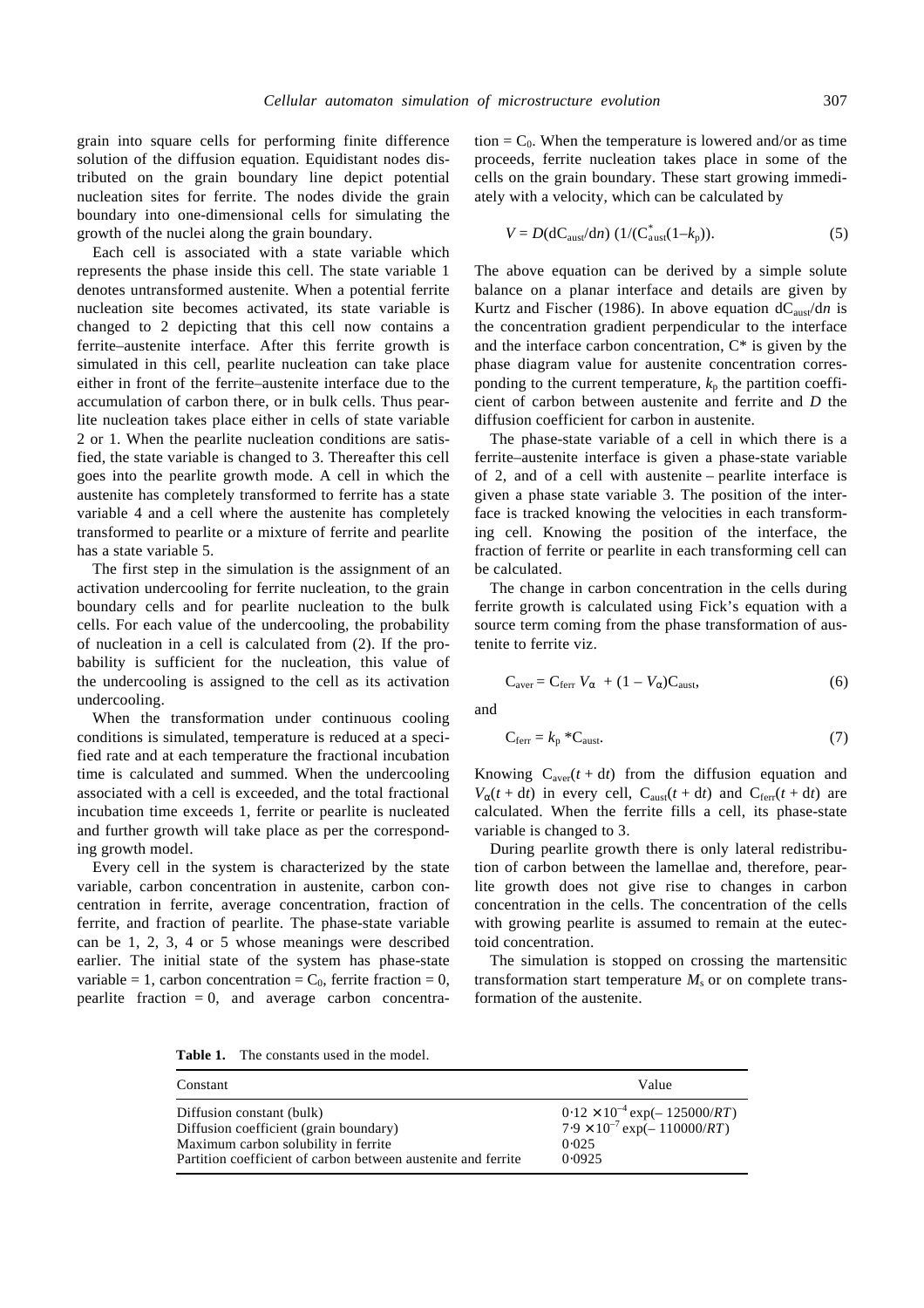

**Figure 1.** Microstructures of 0⋅28% C steel heat treated samples: **a**. cooling rate 1⋅75°C/S and equivalent grain diameter *d<sup>a</sup>* = 13⋅05 µm, **b**. cooling rate 30⋅07°C/S and equivalent grain diameter *d<sup>a</sup>* = 9⋅86 µm, **c**. cooling rate 37⋅00°C/S and equivalent grain diameter *d<sup>a</sup>* = 9⋅7 µm and **d**. cooling rate 62⋅53°C/S and equivalent grain diameter *d<sup>a</sup>* = 8⋅29 µm.

**Table 2.** Compositions of the steels used for the experimental verification of the model.

| C Si Mn P S Cr Mo Ni Cu V Co                                                                                             |  |  |  |  |  |
|--------------------------------------------------------------------------------------------------------------------------|--|--|--|--|--|
| 0.28 0.22 0.48 0.06 0.07 0.14 0.02 0.15 0.18 0.012 0.005<br>0.38  0.09  0.89  0.04  0.04  0.02  Nil  Nil  0.01  Nil  Nil |  |  |  |  |  |

The grid size used in these simulations is  $1 \mu m$ . The constants used are given in table 1. The adjustable parameters are given in table 3. The simulation variables are the cooling rate and the austenite grain size.

# **5. Experimental**

Plain carbon steels with 0⋅28% C and 0⋅38% C were used for the experimental studies. The exact composition of the above steels are given in table 2.

The first step in the experiment was the calibration of the steel samples. A steel can be considered as calibrated if its composition and austenite grain size are known. The compositions of the steels were analysed using Direct Reading Vacuum Emission Spectroscope (A.R.L Ltd, USA). Measurement of prior austenite grain size was done by Jeffries planimetric method [ASTM E-112] and the results were compared with the results obtained by

**Table 3.** Adjustable parameters used in the model.

| Parameters for ferrite nucleation  | Value                       |
|------------------------------------|-----------------------------|
| a<br>h                             | $3.5 \times 10^7$<br>0.0025 |
| c                                  | $1.4 \times 10^{-3}$        |
| d                                  | 52.63                       |
| Parameters for pearlite nucleation | Value                       |
| a                                  | $2.0 \times 10^9$           |
| h                                  | 0.00009                     |
| $\mathbf{c}$                       | $1.46 \times 10^{-3}$       |
|                                    | 17.92                       |
|                                    |                             |

intercept method. Measured ASTM grain size number for 0⋅28% C steel is 8⋅5 which corresponds to an average austenite grain area of 356  $\mu$ m<sup>2</sup> and for 0⋅38% C steel is 4⋅5 which corresponds to an average grain area of 5700  $\mu$ m<sup>2</sup>.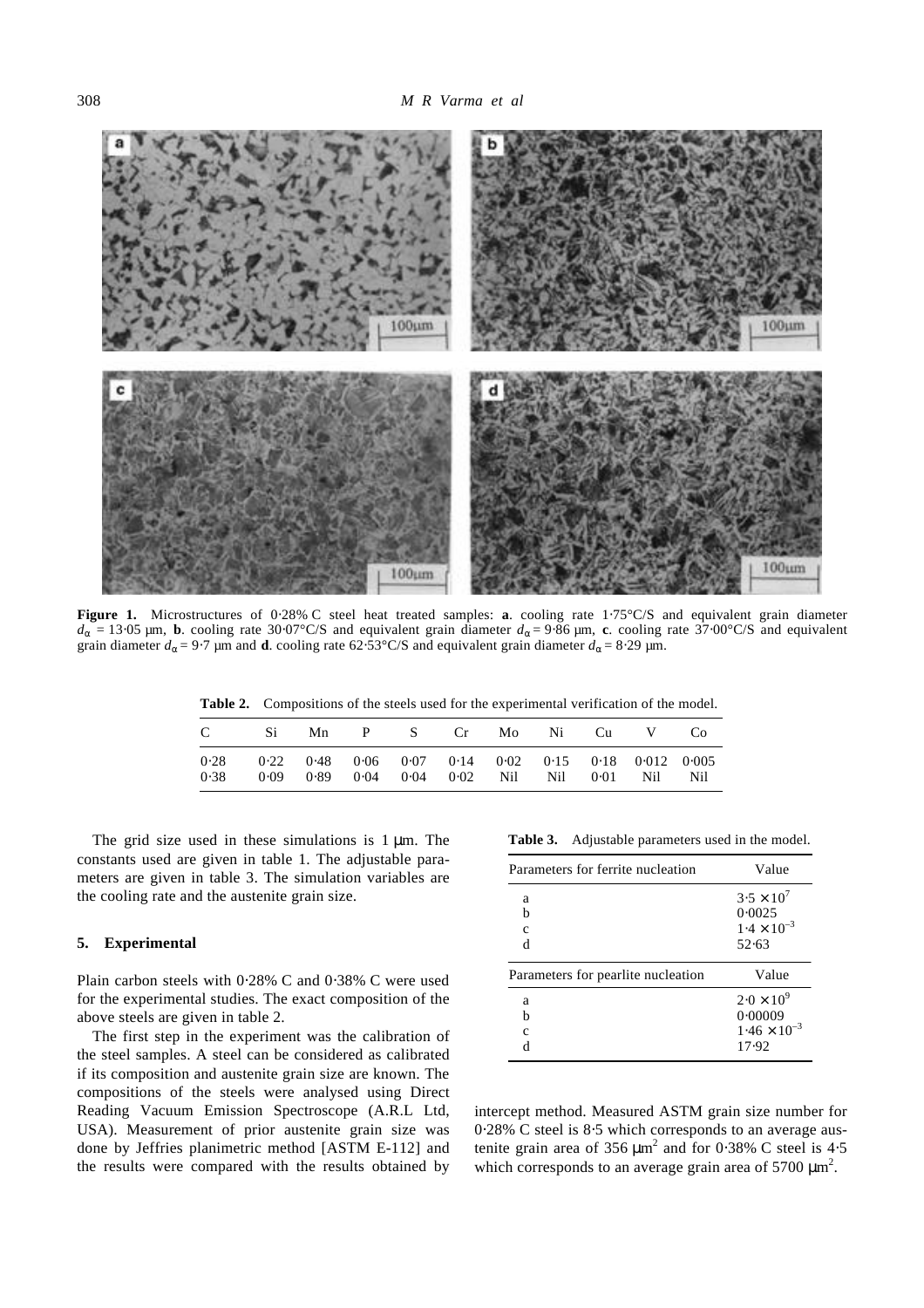

**Figure 2.** Microstructures of 0⋅38% C steel heat treated samples: **a**. cooling rate 1⋅98° C/S and equivalent grain diameter  $d_a = 13.05$  µm, **b**. cooling rate 19⋅15° C/S and equivalent grain diameter  $d_a = 7.87$  µm, **c**. cooling rate 37⋅37° C/S and equivalent grain diameter  $d_a = 4.66 \mu$ m and **d**. cooling rate 91⋅48° C/S and equivalent grain diameter  $d_a = 4.37 \mu$ m.



**Figure 3.** Experimentally observed variation of hardness (BHN) with cooling rate for 0⋅28% and 0⋅38% C steels.

The steels were received as rods of 2⋅54 cm diameter. 2⋅54 cm long samples for heat treatment were cut from these steel rods. At the centre of the sample a thermocouple was mechanically fixed. The samples were then heated to the austenitizing temperature. About 1 h soaking time was given at the austenitizing temperature. The samples were cooled at different cooling rates to room temperature. The temperatures during the transformation



**Figure 4.** Variation of the equivalent grain diameter with cooling rate for 0⋅28% C steel of ASTM grain size no. 8⋅5 (comparison of modelled and experimental results).

were recorded during all heat treatment processes. Different cooling rates were achieved by cooling the samples in furnace, air, forced air blow, water spray, ice and water. The samples were sectioned at positions close to the thermocouple attached in the sample and prepared for metallography. The metallography was done using an Olympus BX–40 model microscope to which an image analysis system was attached. The software used for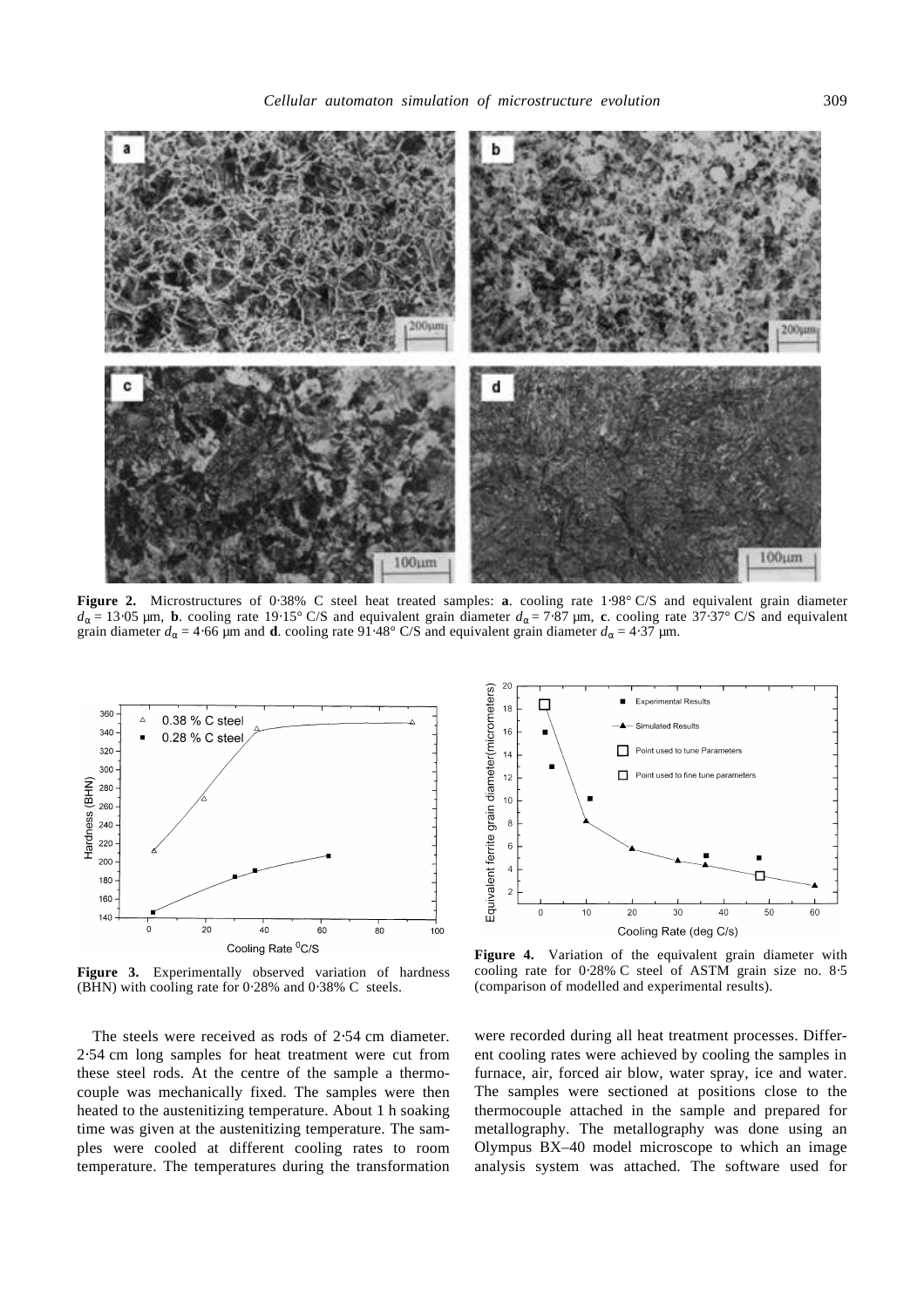image analysis was CLEMEX VISION. Details of the image analysis software is available in the Clemex Vision Users Guide (1998).

#### **6. Results and discussion**

Important parameters measured in the experiments include the cooling rate, ferrite fraction, pearlite fraction, number of ferrite grains, and equivalent ferrite grain diameter of the samples cooled at different cooling rates. The equivalent grain size is the ratio of the ferrite fraction (area occupied by ferrite grains in microstructure) and the number of ferrite grains present (in that microstructure area). Both ferrite fraction and the number of ferrite grains are measured using the image analyzer mentioned before.



Figure 5. Variation of equivalent grain diameter with cooling rate for 0⋅38% C steel of ASTM grain size no. 4⋅5 (comparison of modelled and experimental results).



**Figure 6.** Variation of the ferrite fraction with cooling rate for 0⋅28% C steel of ASTM grain size no. 8⋅5 (comparison of modelled and experimental results).

Microstructures of 0⋅28% C steel and 0⋅38% C steel samples, cooled from austenizing temperatures at different cooling rates are shown in figures 1 and 2, respectively. Microstructure of these samples shows that the fraction of ferrite and pearlite vary with cooling rate. Hardness of the samples cooled at different cooling rates are plotted in figure 3 for 0⋅28 and 0⋅38% C steels. As expected, the hardness is found to increase, for both steels, with cooling rate due to the presence of more pearlite as seen from figures 1 and 2.

In the model, it was possible to determine the total ferrite fraction, total pearlite fraction, and the number of ferrite grains nucleated. From these, equivalent ferrite grain diameter, was determined. The adjustable parameters of the model were tuned to get the correct equivalent grain diameter value at any one cooling rate and then



**Figure 7.** Variation of the pearlite fraction with cooling rate for 0⋅28% C steel of ASTM grain size no. 8⋅5 (comparison of modelled and experimental results).



**Figure 8.** Simulated variation of the undercooling for the start of ferrite transformation with cooling rate.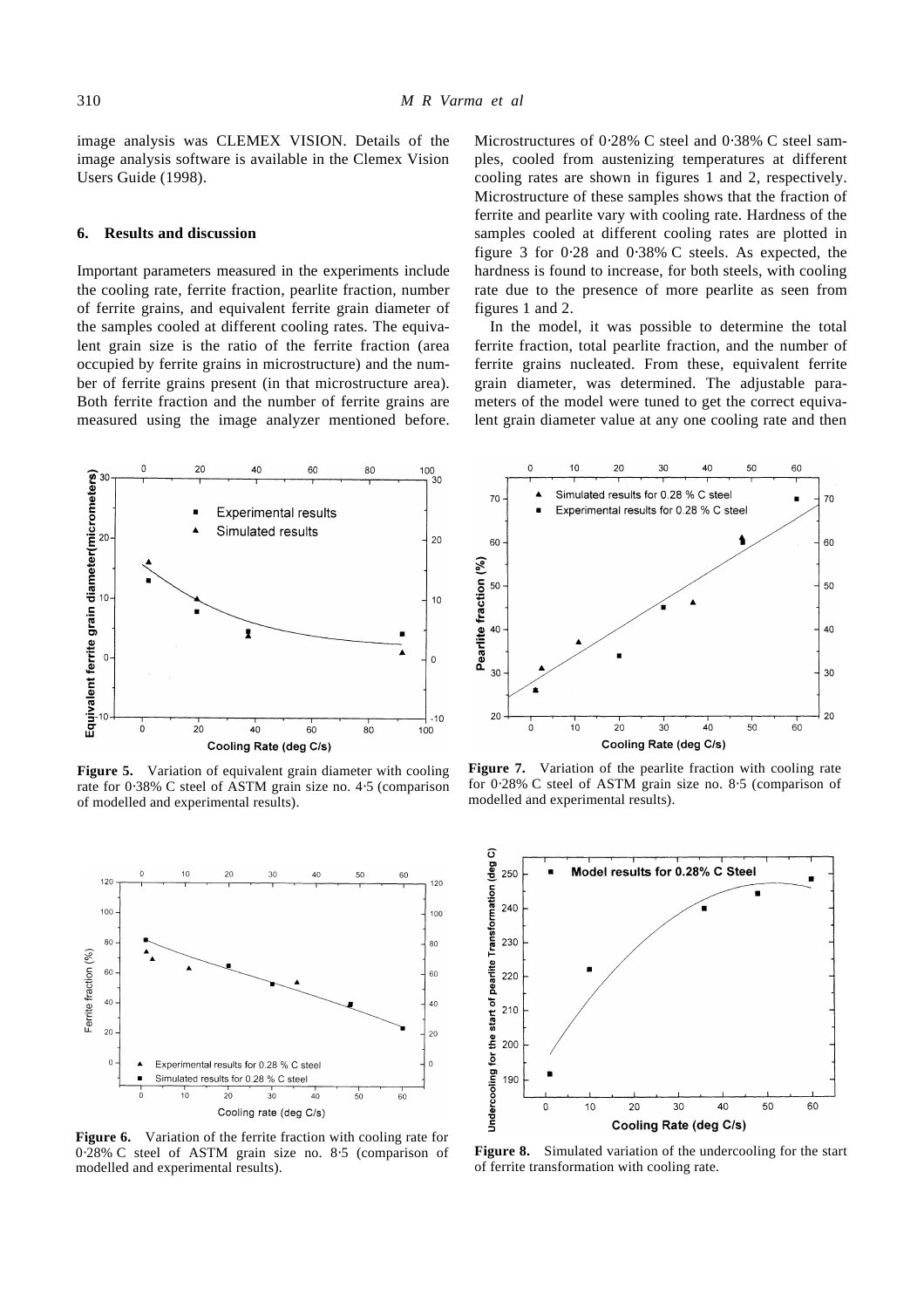

**Figure 9.** Simulated variation of the undercooling for the start of pearlite transformation with cooling rate.

fine tuned to reproduce the values at a second cooling rate. Then using the same parameters, the equivalent ferrite grain diameter, for all cooling rates were determined. This is plotted in figure 4 for 0⋅28% C steels and figure 5 for 0⋅38% C steels. It can be seen that the ferrite becomes finer on increasing the cooling rate as *d<sup>a</sup>* decreases with increasing cooling rate. Variation of ferrite fraction and pearlite fraction with cooling rate is shown in figures 6 and 7. It can be seen from figures 4–7 that the simulated and experimental results agree for both 0⋅28% C and 0⋅38% C steels having the grain size of ASTM no. 8⋅5 and 4⋅5 respectively. Apart from the above results, the model can predict other results like variation of undercooling for the start of ferrite and pearlite transformations with cooling rate which are difficult to be obtained experimentally. Figures 8 and 9 show the simulated variation of the undercooling for the start of transformation for ferrite and pearlite transformations with cooling rate.

Using the cellular automaton technique (used in the modelling), it is possible to follow the transformation process by continuously following the state variables. The state variable 1 represents a cell with untransformed austenite; 2, austenite + ferrite; 3, austenite + ferrite + pearlite; 4, complete ferrite; 5, complete pearlite. In the austenite decomposition programme, the ferrite grain grown from different ferrite nucleii are given separate identification numbers. For example, if a cell is completely transformed to ferrite by the growth from nucleii no.2, the cell will have a state variable of 4 representing the ferrite and a grain identification number 2. Using the state variables, at the end of the transformation, the visual representation of the transformed microstructure is possible. A separate programme plots each cell having the state variable 5 (pearlite) as black and cells having state variable 4 (ferrite) by different colours like blue, green,



**Figure 10. a**. Simulated microstructure for cooling rate 10° C/S, simulated equivalent grain diameter  $d_a = 8.2 \mu m$  and **b**. simulated microstructure for cooling rate 60° C/S, simulated equivalent grain diameter  $d_a = 2.55$  µm.

red etc based on the nucleation identification number. The simulation domain is a single austenite grain, and this unit was repeated several times, to get the microstructures given in figures 10a and b for 2 different cooling rates (Kumar 2000). It can be seen from figures 10a and b that as the cooling rate is increased, the number of ferrite grains nucleated also increases, but the fraction of austenite transformed decreases as seen in the experiments.

## **7. Conclusions**

A two-dimensional model describing the austenite decomposition into ferrite and pearlite has been developed. It is possible to simulate the kinetics and the microstructural evolution during transformation of austenite